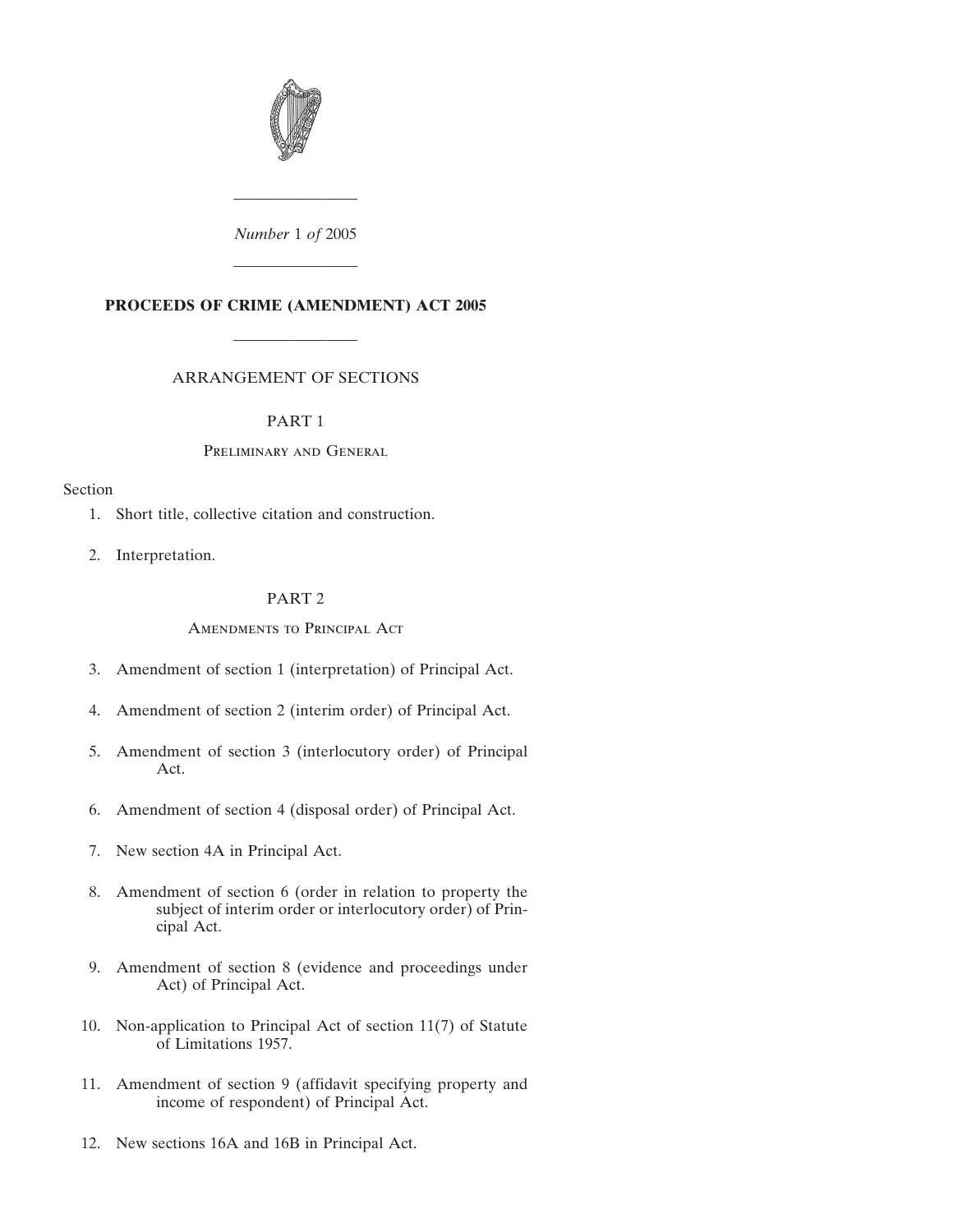# [*No.* **1.**] *Proceeds of Crime (Amendment) Act* [2005.] 2005 PART 3

#### AMENDMENTS TO ACT OF 1996

Section

- 13. Amendment of section 1 (interpretation) of Act of 1996.
- 14. Amendment of section 4 (objectives of Bureau) of Act of 1996.
- 15. Amendment of section 5 (functions of Bureau) of Act of 1996.
- 16. Amendment of section 14 (search warrants) of Act of 1996.
- 17. Amendment of maximum amount of certain fines in Act of 1996.
- 18. New sections 14A, 14B and 14C in Act of 1996.

## PART 4

### AMENDMENTS TO ACT OF 1994

- 19. Amendment of Title to Part VI of Act of 1994.
- 20. Amendment of section 38 (seizure and detention) of Act of 1994.
- 21. Amendment of section 39 (forfeiture of seized cash) of Act of 1994.
- 22. Amendment of section 43 (interpretation of Part VI) of Act of 1994.

## PART 5

#### AMENDMENTS TO ACT OF 2001

23. New sections 2A, 2B and 2C in Act of 2001.

#### Acts Referred to

————————

| Criminal Assets Bureau Act 1996               | 1996, No. 31    |
|-----------------------------------------------|-----------------|
| Criminal Justice Act 1994                     | 1994, No. 15    |
| Ethics in Public Office Act 1995              | 1995, No. 22    |
| Local Government Act 2001                     | 2001, No. 37    |
| Official Secrets Act 1963                     | 1963, No. 1     |
| Prevention of Corruption Act 1906             | 6 Edw. 7. c. 34 |
| Prevention of Corruption Acts 1889 to 2001    |                 |
| Prevention of Corruption (Amendment) Act 2001 | 2001, No. 27    |
| Proceeds of Crime Act 1996                    | 1996, No. 30    |
| Statute of Limitations 1957                   | 1957, No. 6     |
| Taxes Consolidation Act 1997                  | 1997, No. 39    |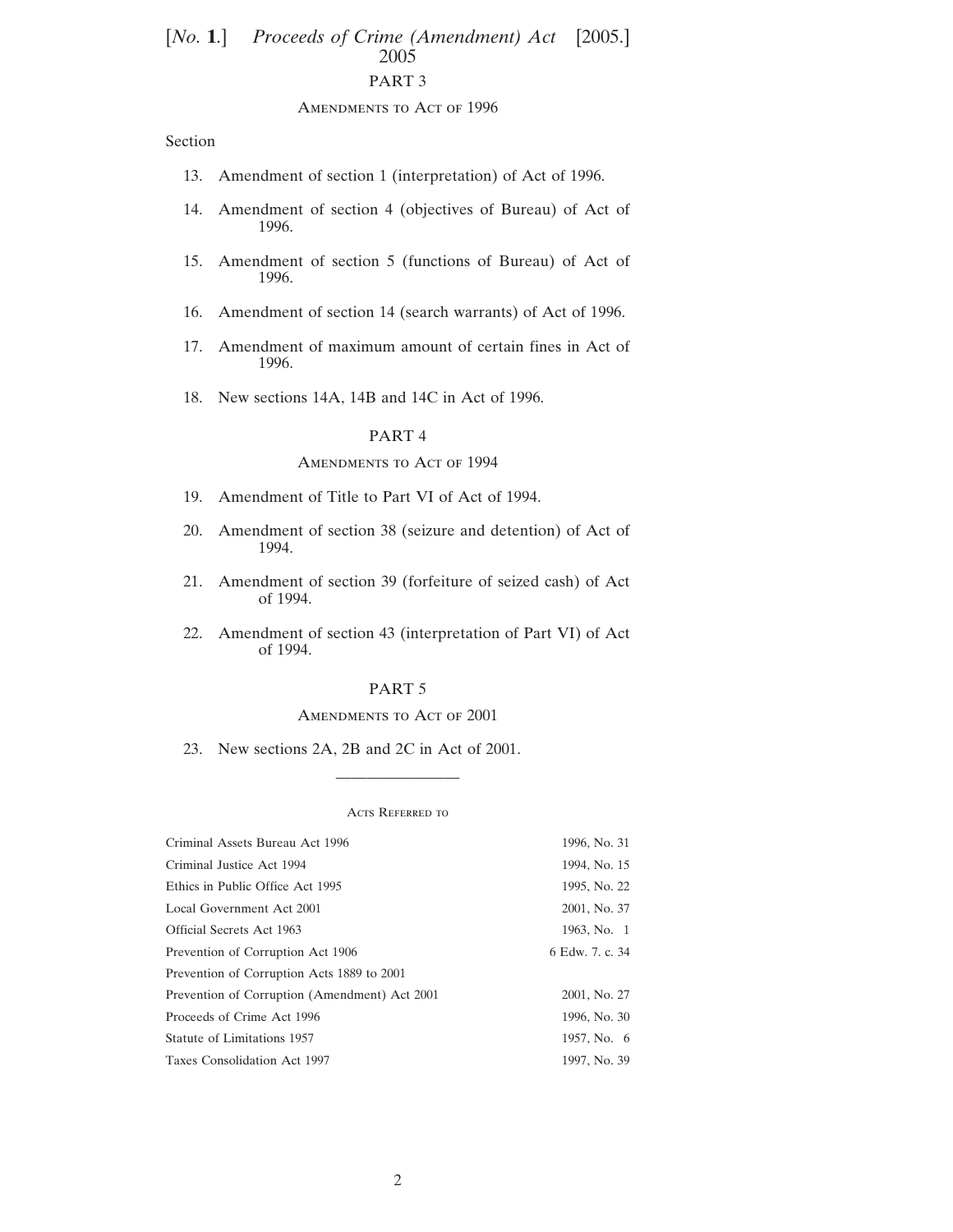

*Number* 1 *of* 2005

————————

### **PROCEEDS OF CRIME (AMENDMENT) ACT 2005**

————————

————————

AN ACT TO MAKE FURTHER PROVISION IN RELATION TO THE RECOVERY AND DISPOSAL OF PROCEEDS OF CRIME AND FOR THAT PURPOSE TO AMEND THE PROCEEDS OF CRIME ACT 1996, THE CRIMINAL ASSETS BUREAU ACT 1996, THE CRIMINAL JUSTICE ACT 1994 AND THE PREVENTION OF CORRUPTION (AMENDMENT) ACT 2001.

[12*th February*, 2005]

BE IT ENACTED BY THE OIREACHTAS AS FOLLOWS:

### PART 1

Preliminary and General

**1.**—(1) This Act may be cited as the Proceeds of Crime Short title, (Amendment) Act 2005.

collective citation and construction.

(2) The Principal Act and *Part 2* of this Act may be cited together as the Proceeds of Crime Acts 1996 and 2005.

(3) The Act of 1996 and *Part 3* of this Act may be cited together as the Criminal Assets Bureau Acts 1996 and 2005.

(4) The Prevention of Corruption Acts 1889 to 2001 and *Part 5* of this Act may be cited together as the Prevention of Corruption Acts 1889 to 2005.

**2.**—In this Act—

Interpretation.

"Act of 1994" means the Criminal Justice Act 1994;

"Act of 1996" means the Criminal Assets Bureau Act 1996;

"Act of 2001" means the Prevention of Corruption (Amendment) Act 2001;

"Principal Act" means the Proceeds of Crime Act 1996.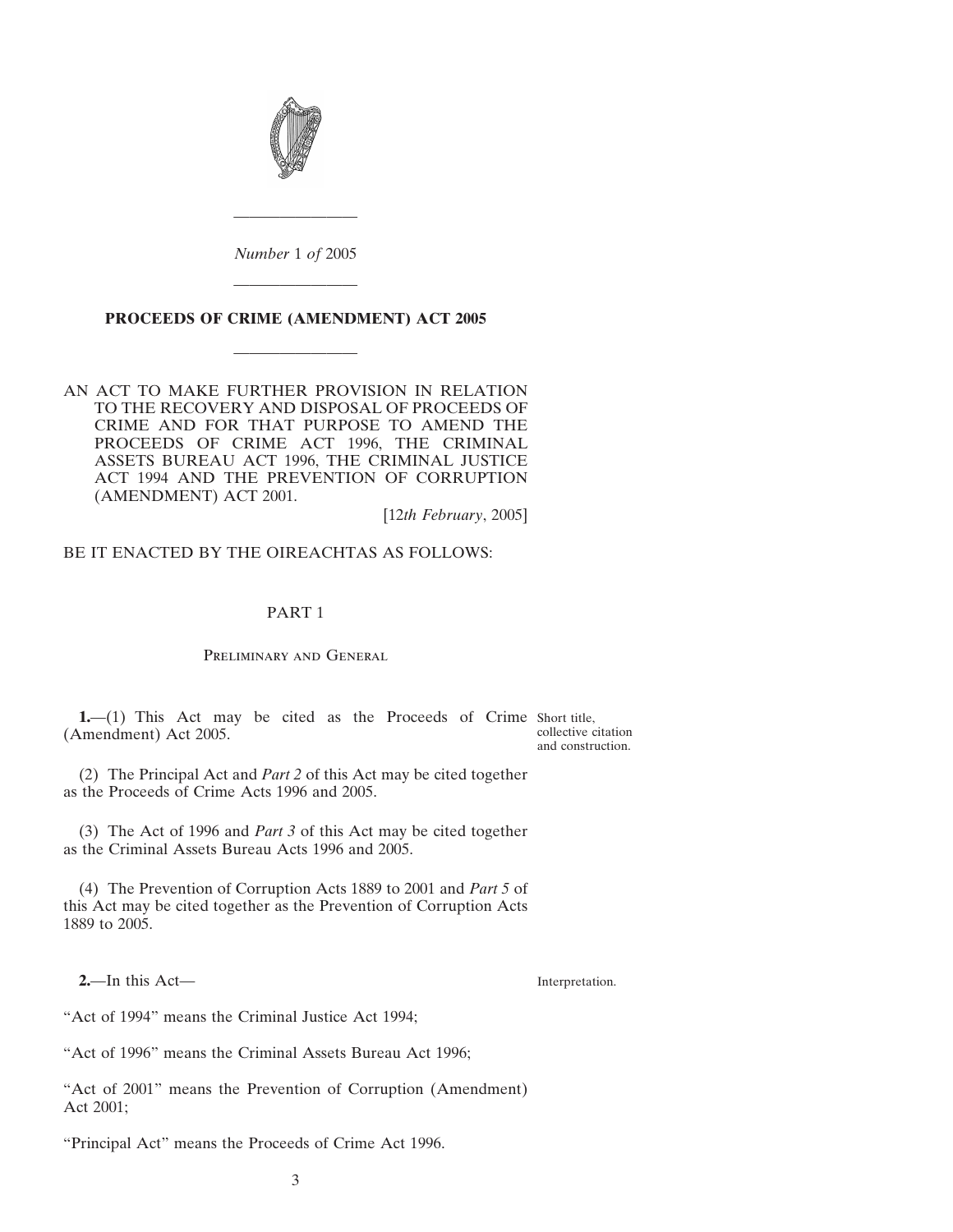## [*No.* **1.**] *Proceeds of Crime (Amendment) Act* [2005.] 2005 PART 2

#### Amendments to Principal Act

**3.**—Section 1 of the Principal Act is hereby amended—

Amendment of section 1 (interpretation) of Principal Act.

 $(a)$  in subsection  $(1)$ —

(i) by the substitution of the following definitions for those of "the applicant", "proceeds of crime", "property" and "the respondent":

> " 'the applicant' means a person, being a member, an authorised officer or the Criminal Assets Bureau, who has applied to the Court for the making of an interim order or an interlocutory order and, in relation to such an order that is in force, means, as appropriate, any member, any authorised officer or the Criminal Assets Bureau;

> 'proceeds of crime' means any property obtained or received at any time (whether before or after the passing of this Act) by or as a result of or in connection with criminal conduct;

> 'property', in relation to proceeds of crime, includes—

- (*a*) money and all other property, real or personal, heritable or moveable,
- (*b*) choses in action and other intangible or incorporeal property, and
- (*c*) property situated outside the State where—
	- (i) the respondent is domiciled, resident or present in the State, and
	- (ii) all or any part of the criminal conduct concerned occurs therein,

and references to property shall be construed as including references to any interest in property;

'the respondent' means a person, wherever domiciled, resident or present, in respect of whom an interim order or interlocutory order, or an application for such an order, has been made and includes any person who, but for this Act, would become entitled, on the death of the first-mentioned person, to any property to which such an order relates (being an order that is in force and is in respect of that person);",

and

(ii) by the insertion of the following definitions:

" 'consent disposal order' means an order under section  $3(1A)$  or  $4A(1)$ ;

'criminal conduct' means any conduct—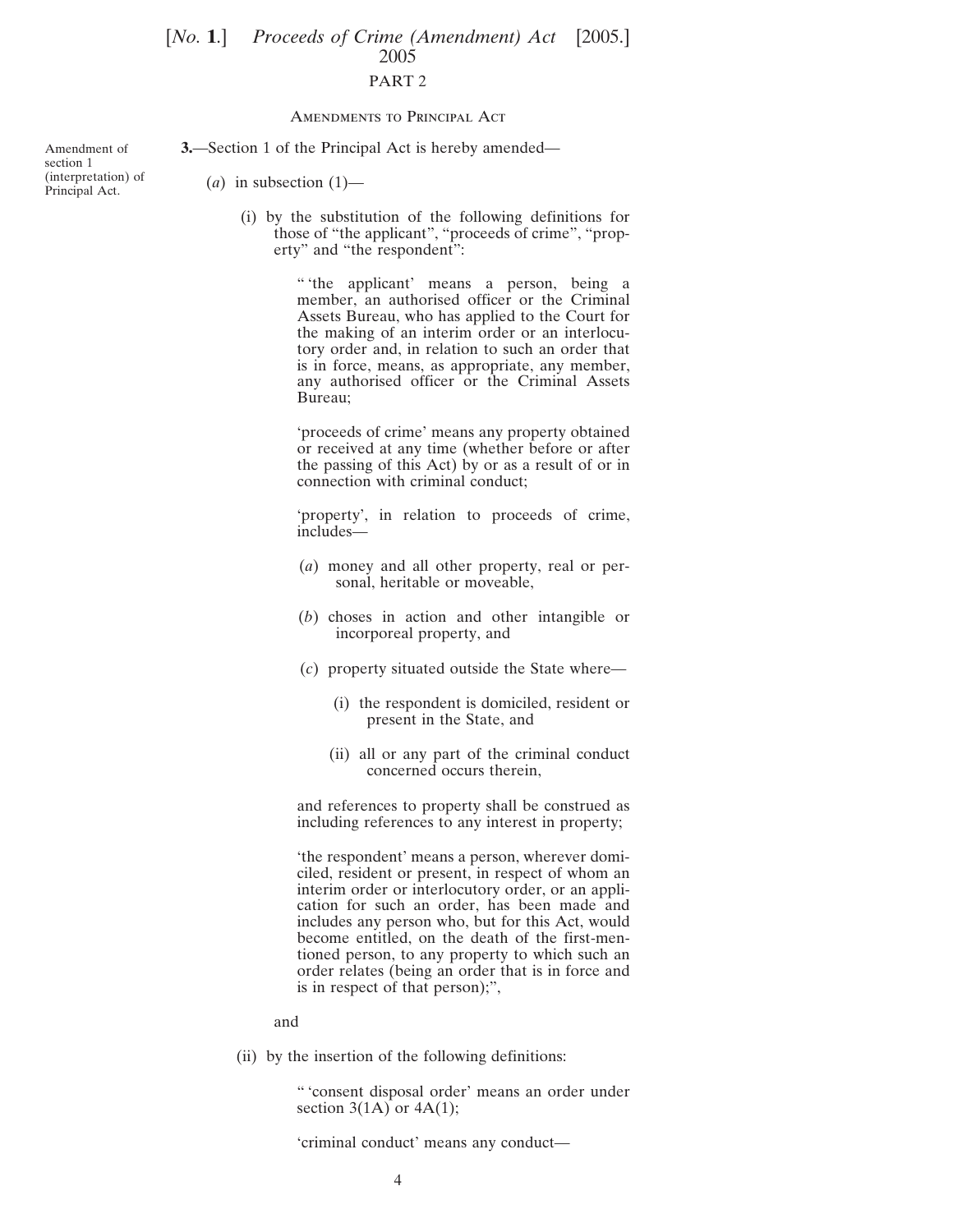- Pt.2 S.3
- (*a*) which constitutes an offence or more than one offence, or
- (*b*) which occurs outside the State and which would constitute an offence or more than one offence—
	- (i) if it occurred within the State,
	- (ii) if it constituted an offence under the law of the state or territory concerned, and
	- (iii) if, at the time when an application is being made for an interim order or interlocutory order, any property obtained or received at any time (whether before or after the passing of this Act) by or as a result of or in connection with the conduct is situated within the State;",

and

- (*b*) by the insertion, after subsection (1), of the following:
	- "(1A) (*a*) For the avoidance of doubt, a person shall be deemed for the purposes of this Act to be in possession or control of property notwithstanding that it (or any part of it)—
		- (i) is lawfully in the possession of any member of the Garda Síochána, any officer of the Revenue Commissioners or any other person, having been lawfully seized or otherwise taken by any such member, officer or person,
		- (ii) is subject to an interim order or interlocutory order or any other order of a court which—
			- (I) prohibits any person from disposing of or otherwise dealing with it or diminishing its value, or
			- (II) contains any conditions or restrictions in that regard,

or is to the like effect,

or

(iii) is subject to a letting agreement, the subject of a trust or otherwise occupied by another person or is inaccessible,

and references in this Act to the possession or control of property shall be construed accordingly.

(*b*) Paragraph (*a*)(ii) is without prejudice to sections 11(2) and 13(2).".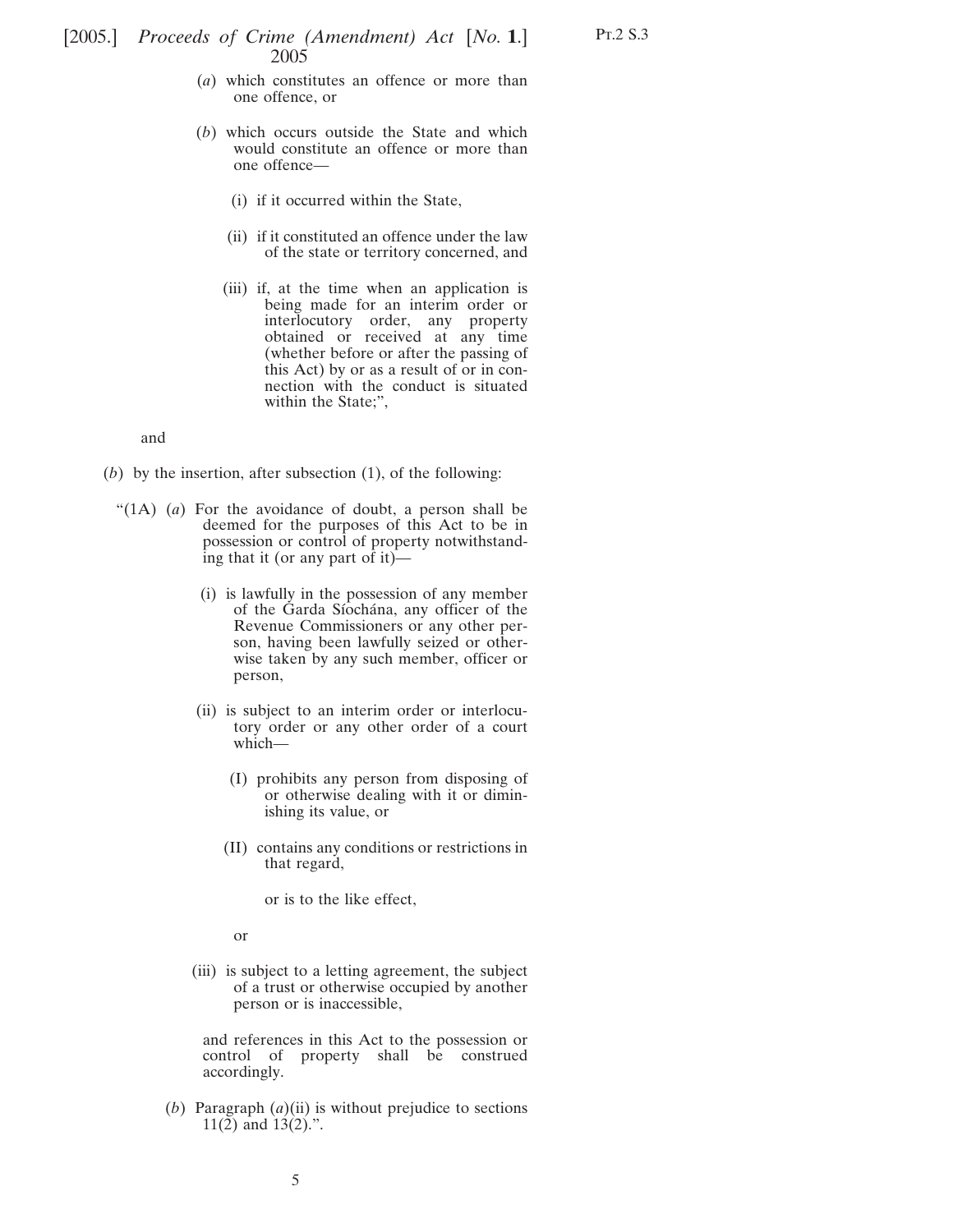Amendment of section 2 (interim order) of Principal Act.

## [*No.* **1**.] *Proceeds of Crime (Amendment) Act* [2005.] 2005

**4.**—Section 2 of the Principal Act is hereby amended—

(*a*) in subsection (1) by the substitution, for the opening words up to and including "officer", of the following:

"Where it is shown to the satisfaction of the Court on application to it *ex parte* in that behalf by a member, an authorised officer or the Criminal Assets Bureau",

(*b*) by the insertion, after subsection (3), of the following:

" $(3A)$  Without prejudice to sections  $3(7)$  and 6, where an interim order is in force, the Court may, on application to it in that behalf by the applicant or any other person, vary the order to such extent as may be necessary to permit—

- (*a*) the enforcement of any order of a court for the payment by the respondent of any sum, including any sum in respect of costs,
- (*b*) the recovery by a county registrar or sheriff of income tax due by the respondent pursuant to a certificate issued by the Collector-General under section 962 of the Taxes Consolidation Act 1997, together with the fees and expenses provided for in that section, or
- (*c*) the institution of proceedings for, or relating to, the recovery of any other sum owed by the respondent.",
- (*c*) in subsection (6) by the substitution of the following for paragraph (*b*):
	- " $(b)$  in case the application is under subsection  $(3A)$ or (4), by the applicant or other person making the application to the respondent, unless the Court is satisfied that it is not reasonably possible to ascertain the respondent's whereabouts,",

and

(*d*) by the addition of the following subsection:

"(7) An application under subsection (1) may be made by originating motion.".

- **5.**—Section 3 of the Principal Act is hereby amended—
	- $(a)$  in subsection  $(1)$ 
		- (i) by the substitution, for the opening words up to and including "section 8", of the following:

"Where, on application to it in that behalf by a member, an authorised officer or the Criminal Assets Bureau, it appears to the Court on evidence tendered by the applicant, which may consist of or include evidence admissible by virtue of section 8".

Amendment of section 3 (interlocutory order) of Principal Act.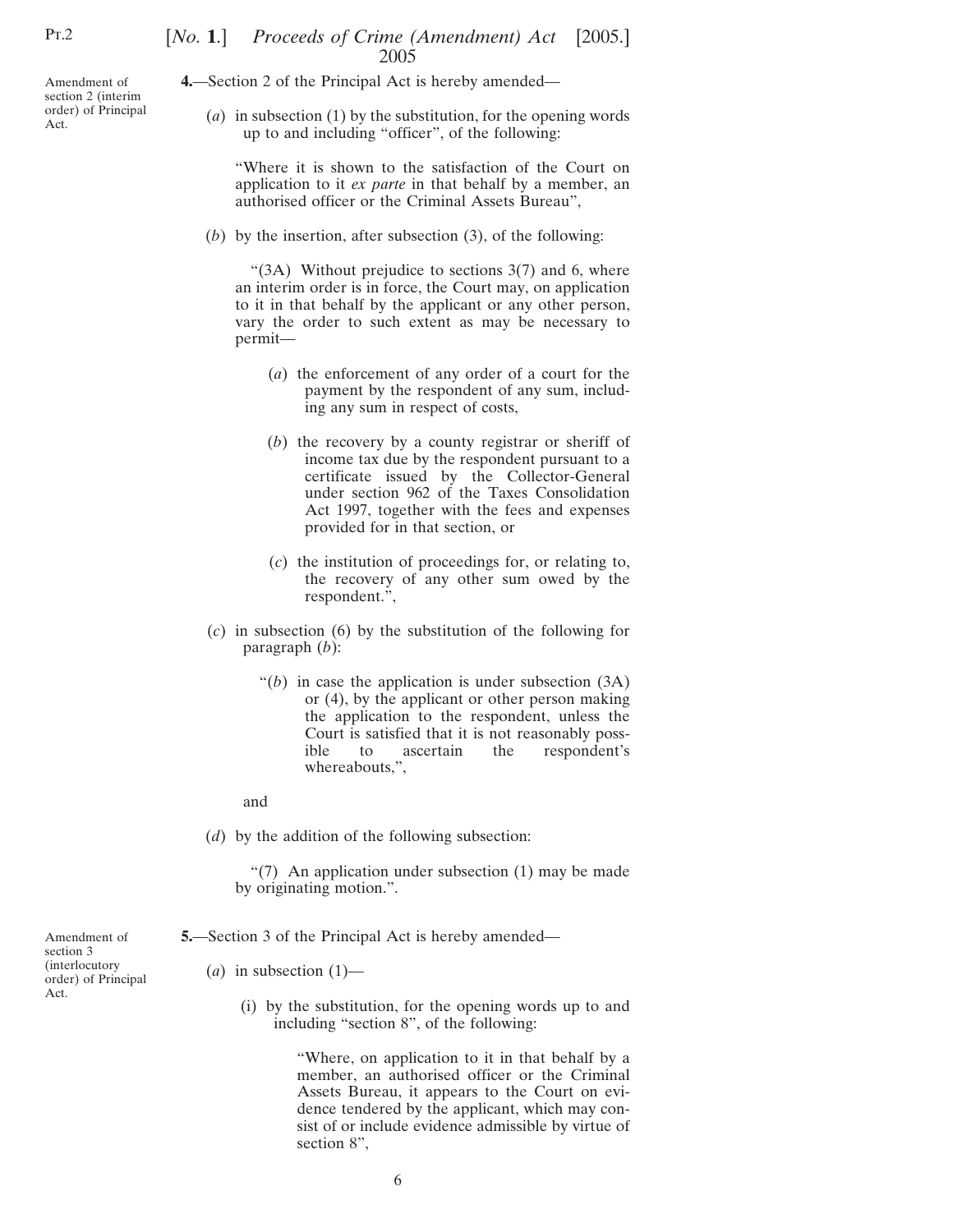and

- (ii) by the substitution, for "the Court shall make", of "the Court shall, subject to subsection (1A), make",
- (*b*) by the insertion of the following subsection after subsection  $(1)$ :

"(1A) On such an application the Court, with the consent of all the parties concerned, may make a consent disposal order, and section 4A shall apply and have effect accordingly.",

(*c*) by the insertion, after subsection (3), of the following:

"(3A) Without prejudice to subsection (7) and section 6, where an interlocutory order is in force, the Court may, on application to it in that behalf by the applicant or any other person, vary the order to such extent as may be necessary to permit—

- (*a*) the enforcement of any order of a court for the payment by the respondent of any sum, including any sum in respect of costs,
- (*b*) the recovery by a county registrar or sheriff of income tax due by the respondent pursuant to a certificate issued by the Collector-General under section 962 of the Taxes Consolidation Act 1997, together with the fees and expenses provided for in that section, or
- (*c*) the institution of proceedings for, or relating to, the recovery of any other sum owed by the respondent.",
- (*d*) in subsection (6) by the substitution of the following for paragraph (*a*):
	- "(*a*) in case the application is under subsection (1), (3A) or (4), by the applicant or other person making the application to the respondent, unless the Court is satisfied that it is not reasonably possible to ascertain the respondent's whereabouts,",

and

(*e*) by the addition of the following subsection:

"(8) An application under subsection (1) may be made by originating motion.".

**6.**—Section 4 of the Principal Act is hereby amended by the Amendment of addition of the following subsection:

section 4 (disposal order) of Principal Act.

"(9) An application under subsection (1) may be made by originating motion.".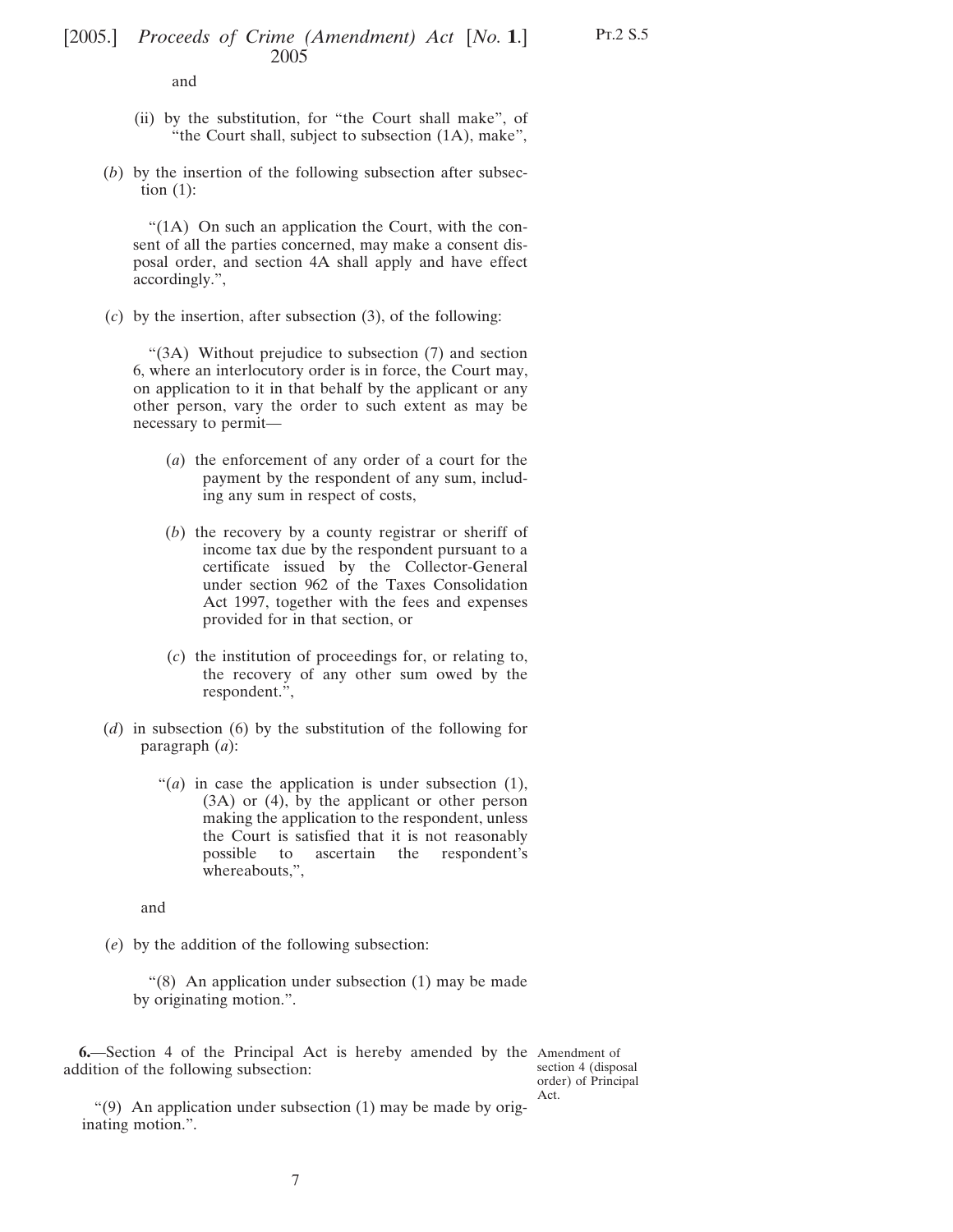## [*No.* **1.**] *Proceeds of Crime (Amendment) Act* [2005.] 2005

New section 4A in Principal Act.

**7.**—The Principal Act is hereby amended by the insertion of the following section after section 4:

> "Consent disposal order.

- 4A.—(1) Where in relation to any property—
	- (*a*) an interlocutory order has been in force for a period of less than 7 years, and
	- (*b*) an application is made to the Court with the consent of all the parties concerned,

the Court may make an order (a 'consent disposal order') directing that the whole or a specified part of the property be transferred to the Minister or to such other person as the Court may determine, subject to such terms and conditions as it may specify.

(2) A consent disposal order operates to deprive the respondent of his or her rights (if any) in or to the property to which the order relates and, on its being made, the property stands transferred to the Minister or that other person.

- (3) The Minister—
	- (*a*) may sell or otherwise dispose of any property transferred to him or her under this section, and
	- (*b*) shall pay into or dispose of for the benefit of the Exchequer the proceeds of any such disposition as well as any moneys so transferred.

(4) Before deciding whether to make a consent disposal order, the Court shall give to any person claiming ownership of any of the property concerned an opportunity to show cause why such an order should not be made.

(5) The Court shall not make a consent disposal order if it is satisfied that there would be a serious risk of injustice if it did so.

(6) Sections 3(7) and 16 apply, with any necessary modifications, in relation to a consent disposal order as they apply in relation to an interlocutory order.

(7) This section is without prejudice to section  $3(1A)$ .".

Amendment of section 6 (order in relation to property the subject of interim order or interlocutory order) of Principal Act.

**8.**—Section 6 of the Principal Act is hereby amended by the substitution of the following for paragraph (*a*) of subsection (1):

> "(*a*) the respondent or that other person to discharge the reasonable living and other necessary expenses (including legal expenses in or in relation to proceedings under this Act) incurred or to be incurred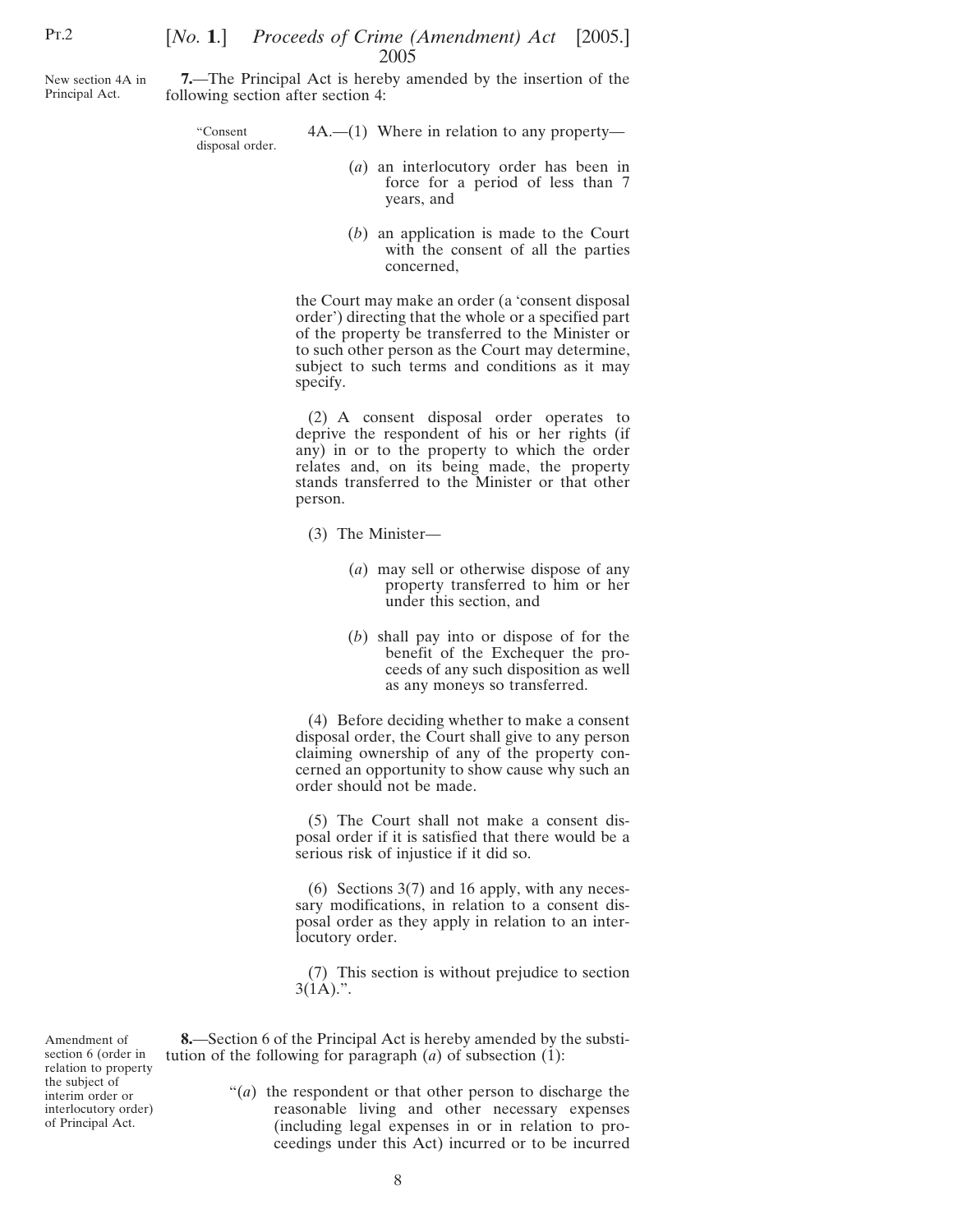by or in respect of the respondent and his or her dependants or that other person, or".

**9.**—Section 8 of the Principal Act is hereby amended—

- (*a*) in subsection (1) by the substitution of the following for paragraph (*b*):
	- "(*b*) in proceedings under section 3, on affidavit or, where the respondent requires the deponent to be produced for cross-examination or the court so directs, in oral evidence,",

and

(*b*) by the insertion, after subsection (5), of the following:

"(6) In any proceedings under this Act a document purporting to be a document issued by the Criminal Assets Bureau and to be signed on its behalf shall be deemed, unless the contrary is shown, to be such a document and to be so signed.".

**10.**—For the avoidance of doubt, it is hereby declared that section Non-application to 11(7) of the Statute of Limitations 1957 does not apply in relation to Principal Act of proceedings under the Principal Act.

section 11(7) of Statute of Limitations 1957.

section 9 (affidavit specifying property

**11.**—Section 9 of the Principal Act is amended by renumbering it Amendment of as subsection (1) and inserting the following subsection:

"(2) Such an affidavit is not admissible in evidence in any criminal proceedings against that person or his or her spouse, except Principal Act. any such proceedings for perjury arising from statements in the affidavit.". and income of respondent) of

**12**.—The Principal Act is hereby amended by the insertion of the New sections 16A following sections after section 16: and 16B in Principal Act.

"Admissibility of certain documents.

16A.—(1) The following documents are admissible in any proceedings under this Act, without further proof, as evidence of any fact therein of which direct oral evidence would be admissible:

- (*a*) a document constituting part of the records of a business or a copy of such a document;
- (*b*) a deed;
- (*c*) a document purporting to be signed by a person on behalf of a business and stating—
	- (i) either—
		- (I) that a designated document or documents constitutes or constitute part of the records of the business or

Amendment of section 8 (evidence and proceedings under Act) of Principal Act.

Pt.2 S.8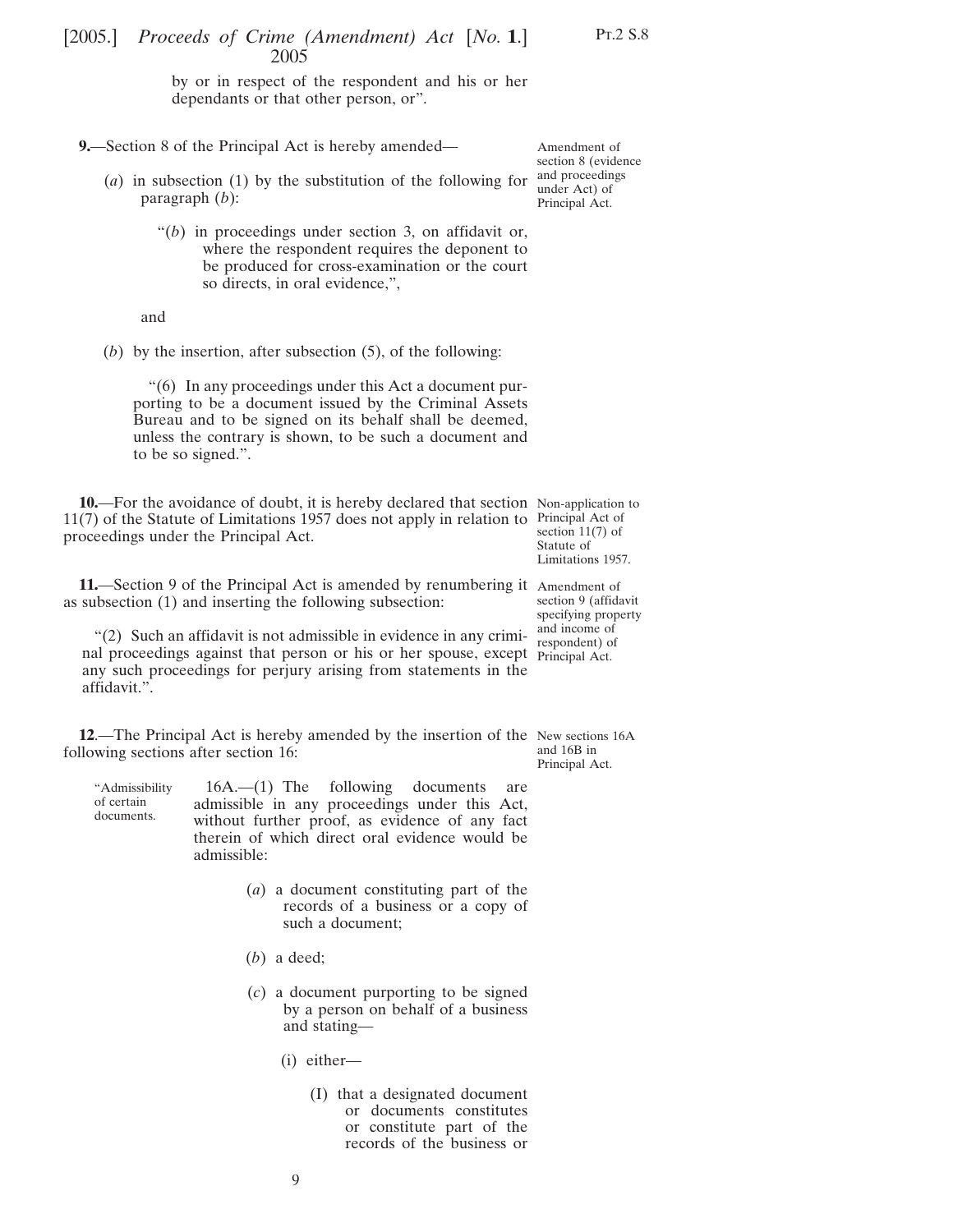is or are a copy or copies of such a document or documents, or

- (II) that there is no entry or other reference in those records in relation to a specified matter, and
- (ii) that the person has personal knowledge of the matters referred to in subparagraph (i).

(2) Evidence that is admissible by virtue of subsection (1) shall not be admitted if the Court is of the opinion that in the interests of justice it ought not to be admitted.

(3) This section is without prejudice to any other enactment or any rule of law authorising the admission of documentary evidence.

(4) In this section—

'business' includes—

- (*a*) an undertaking not carried on for profit, and
- (*b*) a public authority;

'deed' means any document by which an estate or interest in land is created, transferred, charged or otherwise affected and includes a contract for the sale of land;

'document' includes a reproduction in legible form of a record in non-legible form;

'public authority' has the meaning given to it by section 2(1) of the Local Government Act 2001 and includes a local authority within the meaning of that section;

'records' includes records in non-legible form and any reproduction thereof in legible form.

Corrupt enrichment order.

- 16B.—(1) For the purposes of this section—
	- (*a*) a person is corruptly enriched if he or she derives a pecuniary or other advantage or benefit as a result of or in connection with corrupt conduct, wherever the conduct occurred;
	- (*b*) 'corrupt conduct' is any conduct which at the time it occurred was an offence under the Prevention of Corruption Acts 1889 to 2001, the Official Secrets Act 1963 or the Ethics in Public Office Act 1995;
	- (*c*) 'property' includes—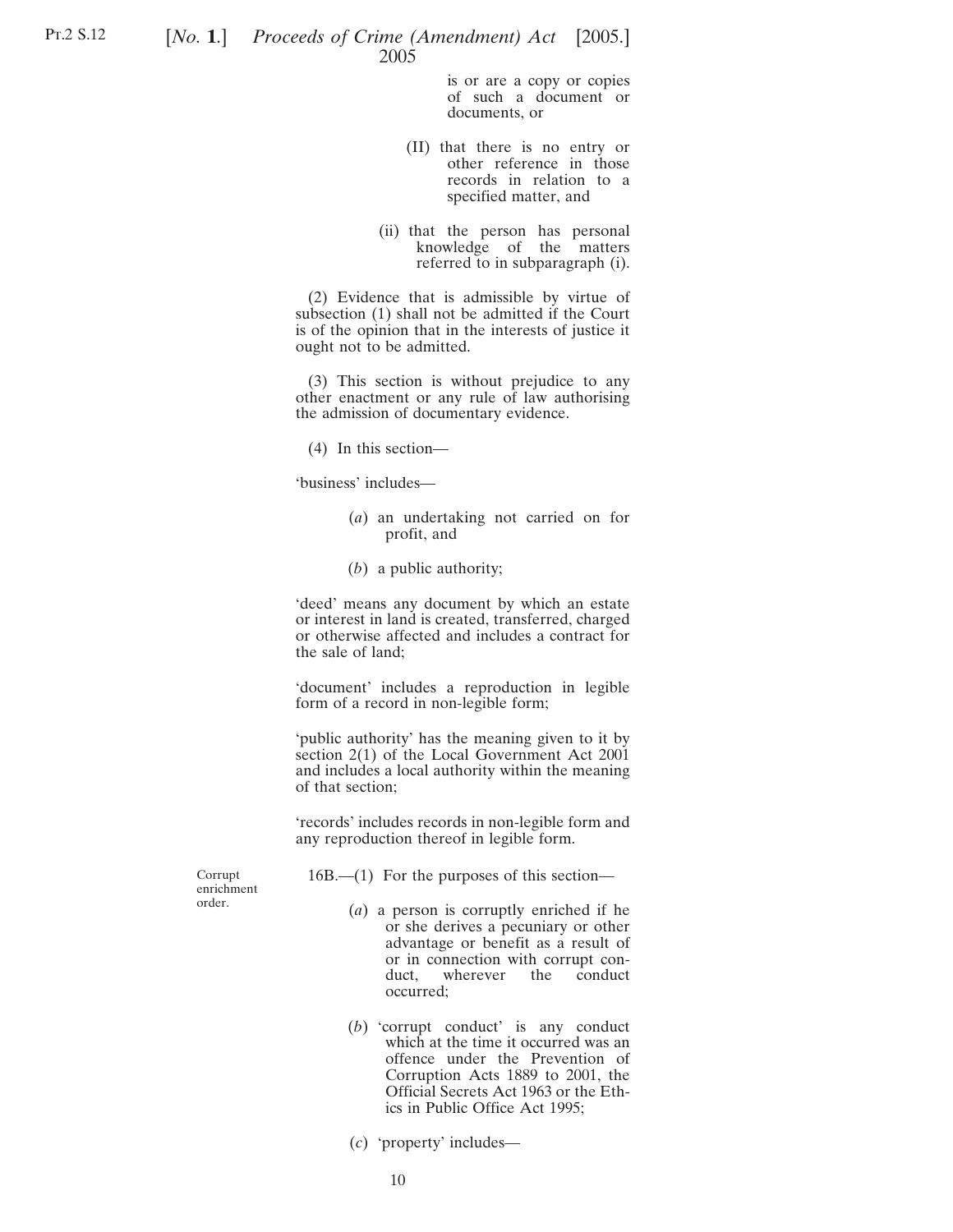- (i) money and all other property, real or personal, heritable or moveable,
- (ii) choses in action and other intangible or incorporeal property, and
- (iii) property situated outside the State,

and references to property shall be construed as including references to any interest in property.

(2) Where, on application to it in that behalf by the applicant, it appears to the Court, on evidence tendered by the applicant, consisting of or including evidence admissible by virtue of subsection (5), that a person (a 'defendant') has been corruptly enriched, the Court may make an order (a 'corrupt enrichment order') directing the defendant to pay to the Minister or such other person as the Court may specify an amount equivalent to the amount by which it determines that the defendant has been so enriched.

- (3) Where—
	- (*a*) the defendant is in a position to benefit others in the exercise of his or her official functions,
	- (*b*) another person has benefited from the exercise, and
	- (*c*) the defendant does not account satisfactorily for his or her property or for the resources, income or source of income from which it was acquired,

it shall be presumed, until the contrary is shown, that the defendant has engaged in corrupt conduct.

(4) In any proceedings under this section the Court may, on application to it *ex parte* in that behalf by the applicant, make an order prohibiting the defendant or any other person having notice of the order from disposing of or otherwise dealing with specified property of the defendant or diminishing its value during a period specified by the Court.

(5) Where in any such proceedings a member or an authorised officer states on affidavit or, where the respondent requires the deponent to be produced for cross-examination or the Court so directs, in oral evidence that he or she believes that the defendant—

- (*a*) has derived a specified pecuniary or other advantage or benefit as a result of or in connection with corrupt conduct,
- (*b*) is in possession or control of specified property and that the property or a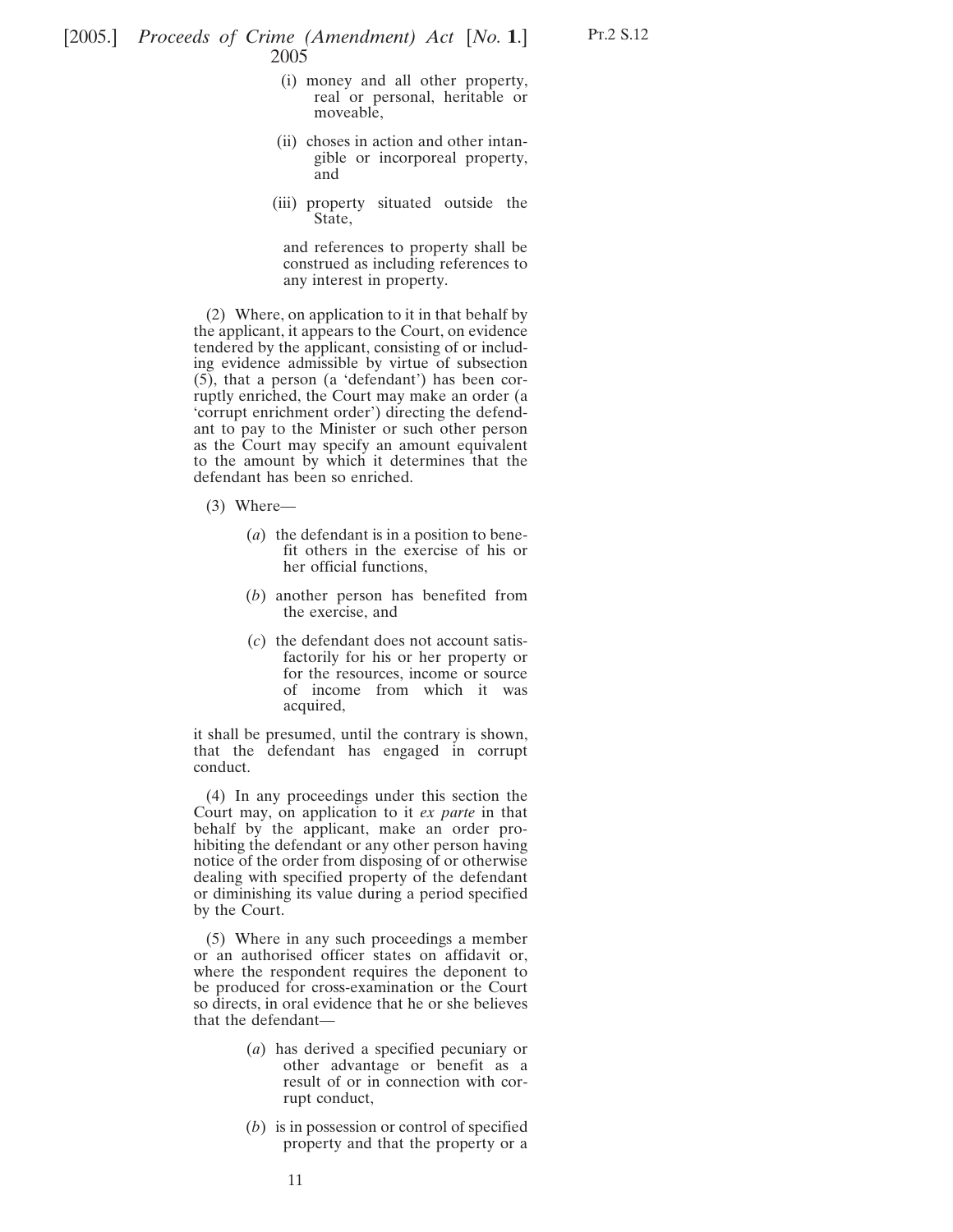part of it was acquired, directly or indirectly, as a result of or in connection with corrupt conduct, or

(*c*) is in possession or control of specified property and that the property or a part of it was acquired, directly or indirectly, with or in connection with the property referred to in paragraph (*b*),

then, if the Court is satisfied that there are reasonable grounds for the belief aforesaid, the statement shall be evidence of the matters referred to in any or all of paragraphs (*a*) to (*c*), as may be appropriate.

- (6) (*a*) In any such proceedings, on an application to it in that behalf by the applicant, the Court may make an order directing the defendant to file an affidavit specifying—
	- (i) the property owned by the defendant, or
	- (ii) the income and sources of income of the defendant, or
	- (iii) both such property and such income or sources.
	- (*b*) Such an affidavit is not admissible in evidence in any criminal proceedings against the defendant or his or her spouse, except any such proceedings for perjury arising from statements in the affidavit.

(7) Sections 14 to 14C shall apply, with the necessary modifications, in relation to assets or proceeds deriving from unjust enrichment as they apply to assets or proceeds deriving from criminal conduct.

(8) The standard of proof required to determine any question arising in proceedings under this section as to whether a person has been corruptly enriched and, if so, as to the amount of such enrichment shall be that applicable in civil proceedings.

(9) The rules of court applicable in civil proceedings shall apply in relation to proceedings under this section.".

#### PART 3

#### AMENDMENTS TO ACT OF 1996

Amendment of section 1 (interpretation) of Act of 1996.

**13.**—Section 1(1) of the Act of 1996 is hereby amended by the addition of the following definitions:

" 'criminal conduct' means any conduct which—

(*a*) constitutes an offence or more than one offence, or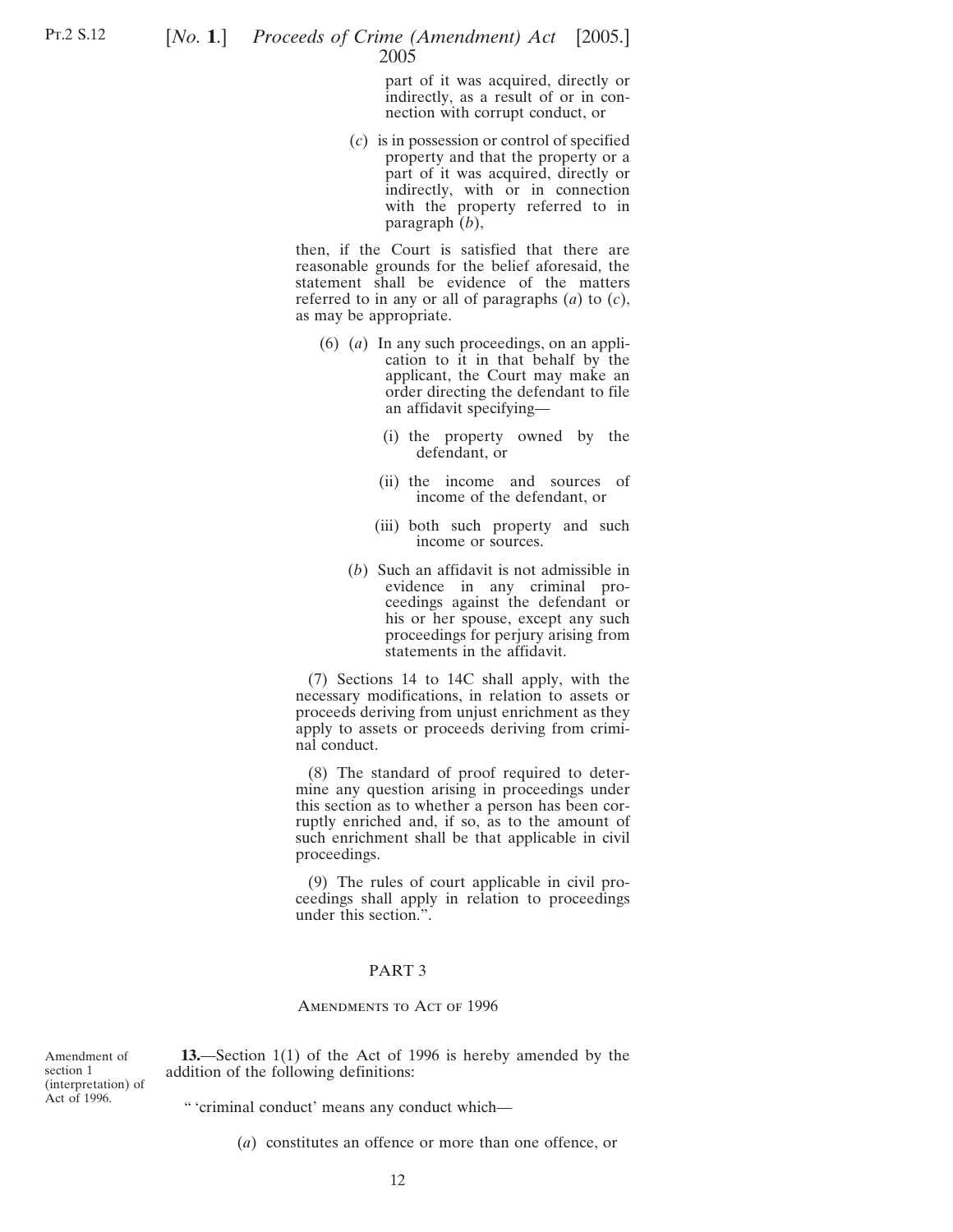## [2005.] [ *Proceeds of Crime (Amendment) Act No.* **1**.] 2005

(*b*) where the conduct occurs outside the State, constitutes an offence under the law of the state or territory concerned and would constitute an offence or more than one offence if it occurred within the State;

'place' includes a dwelling;".

**14.**—Section 4 of the Act of 1996 is hereby amended by the substi-Amendment of tution of references to "criminal conduct" for the references to "cri-section 4 (objectives minal activity".

**15.**—Section 5(1) of the Act of 1996 is hereby amended—

- (a) by the substitution of references to "criminal conduct" for  $\frac{\text{of Bureau}}{\text{of }1006}$  of Act the references to "criminal activity", and
- (*b*) by the insertion of "an authority with functions related to the recovery of proceeds of crime," after "being".

**16.**—Section 14 of the Act of 1996 is hereby amended—

Amendment of section 14 (search warrants) of Act of 1996.

- (*a*) in subsections  $(1)$ ,  $(2)$  and  $(4)$ , by the substitution of references to "criminal conduct" for the references in those subsections to "criminal activities",
- (*b*) in subsection  $(4)$ 
	- (i) by the deletion of "within one week of the date of issuing of the warrant" and the insertion of "within a period to be specified in the warrant", and
	- (ii) by the deletion of "any material found at that place, or any material" and the insertion of "any material (other than material subject to legal privilege) found at that place, or any such material",
- (*c*) by the insertion of the following subsection after subsection  $(4)$ :

"(4A) The period to be specified in the warrant shall be one week, unless it appears to the judge that another period, not exceeding 14 days, would be appropriate in the particular circumstances of the case.",

- (*d*) in subsection (5), by substituting "subsection (2)" for "subsection  $(3)$ ",
- (*e*) by the insertion of the following subsection after subsection  $(5)$ :

"(5A) The authority conferred by subsection (4) to seize and retain any material includes, in the case of a document or record, authority—

- (*a*) to make and retain a copy of the document or record, and
- (*b*) where necessary, to seize and retain any computer or other storage medium in which any record is kept.",

of Bureau) of Act of 1996.

Amendment of section 5 (functions of 1996.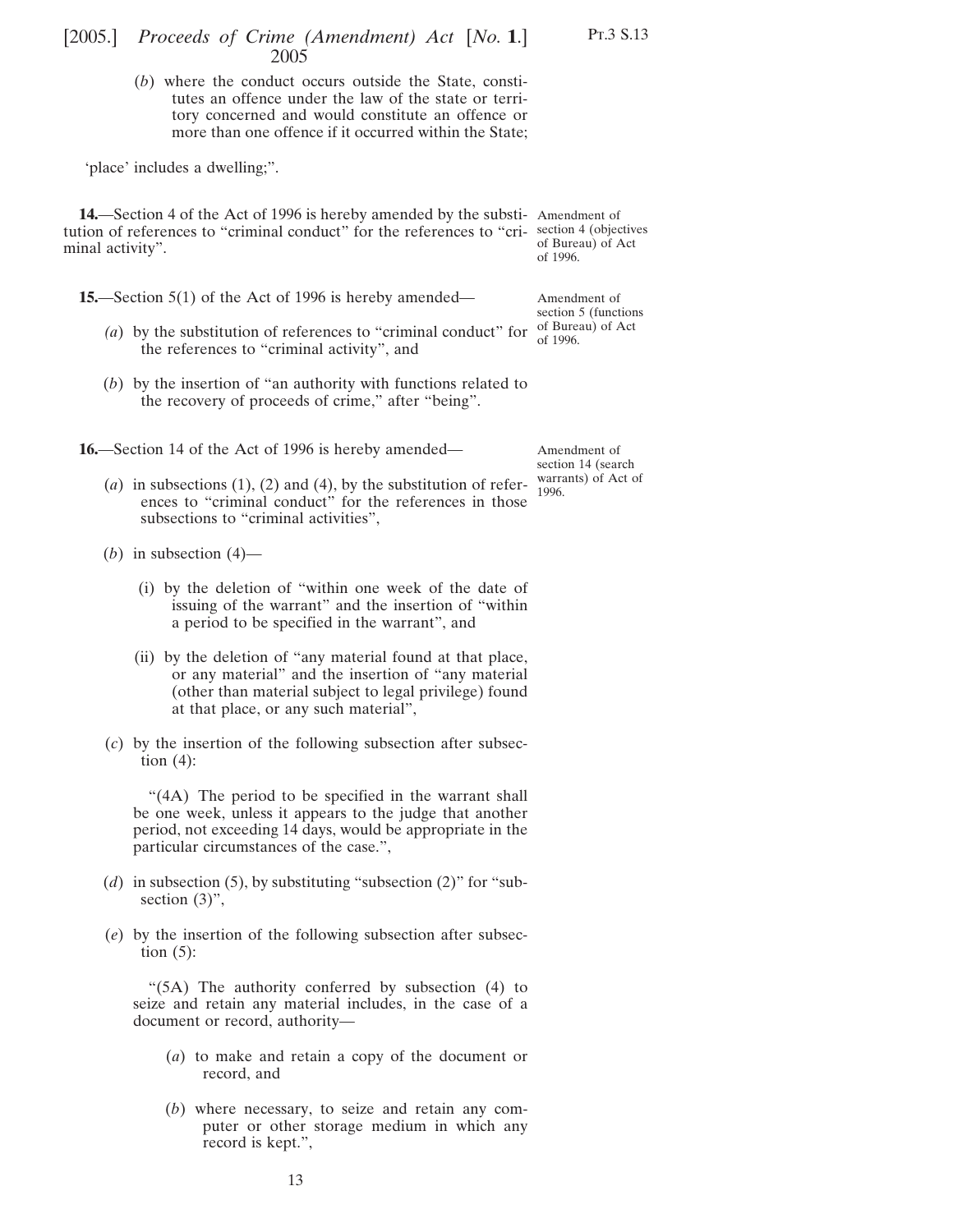Pt.3 S.16

## [*No.* **1**.] *Proceeds of Crime (Amendment) Act* [2005.] 2005

(*f*) by the insertion of the following subsection after subsection  $(6)$ :

"(6A) A bureau officer who is a member of the Garda Síochána acting under the authority of a warrant under this section may—

- (*a*) operate any computer at the place which is being searched or cause it to be operated by a person accompanying the member for that purpose, and
- (*b*) require any person at that place who appears to the member to have lawful access to the information in the computer—
	- (i) to give to the member any password necessary to operate it,
	- (ii) otherwise to enable the member to examine the information accessible by the computer in a form in which it is visible and legible, or
	- (iii) to produce the information to the member in a form in which it can be removed and in which it is, or can be made, visible and legible,",

and

(*g*) by the substitution of the following subsection for subsection (9):

"(9) In this section—

'computer at the place which is being searched' includes any other computer, whether at that place or at any other place, which is lawfully accessible by means of that computer, and

'material' includes a copy of the material and a document or record.".

Amendment of maximum amount of certain fines in Act of 1996. **17.**—Sections 11(2)(*a*), 12(2)(*a*), 13(2)(*a*), 14(7), 15(2)(*a*) and 16(2) of the Act of 1996 are hereby amended by the substitution of " $\text{\textsterling}3,000$ " for " $\text{\textsterling}1,500$ " in each case.

New sections 14A, 14B and 14C in Act following sections after section 14: of 1996. **18.**—The Act of 1996 is hereby amended by the insertion of the

> "Order to make material available.

14A.—(1) For the purposes of an investigation into whether a person has benefited from assets or proceeds deriving from criminal conduct or is in receipt of or controls such assets or proceeds a bureau officer who is a member of the Garda Síochána may apply to a judge of the District Court for an order under this section in relation to making available any particular material or material of a particular description.

(2) On such an application the judge, if satisfied—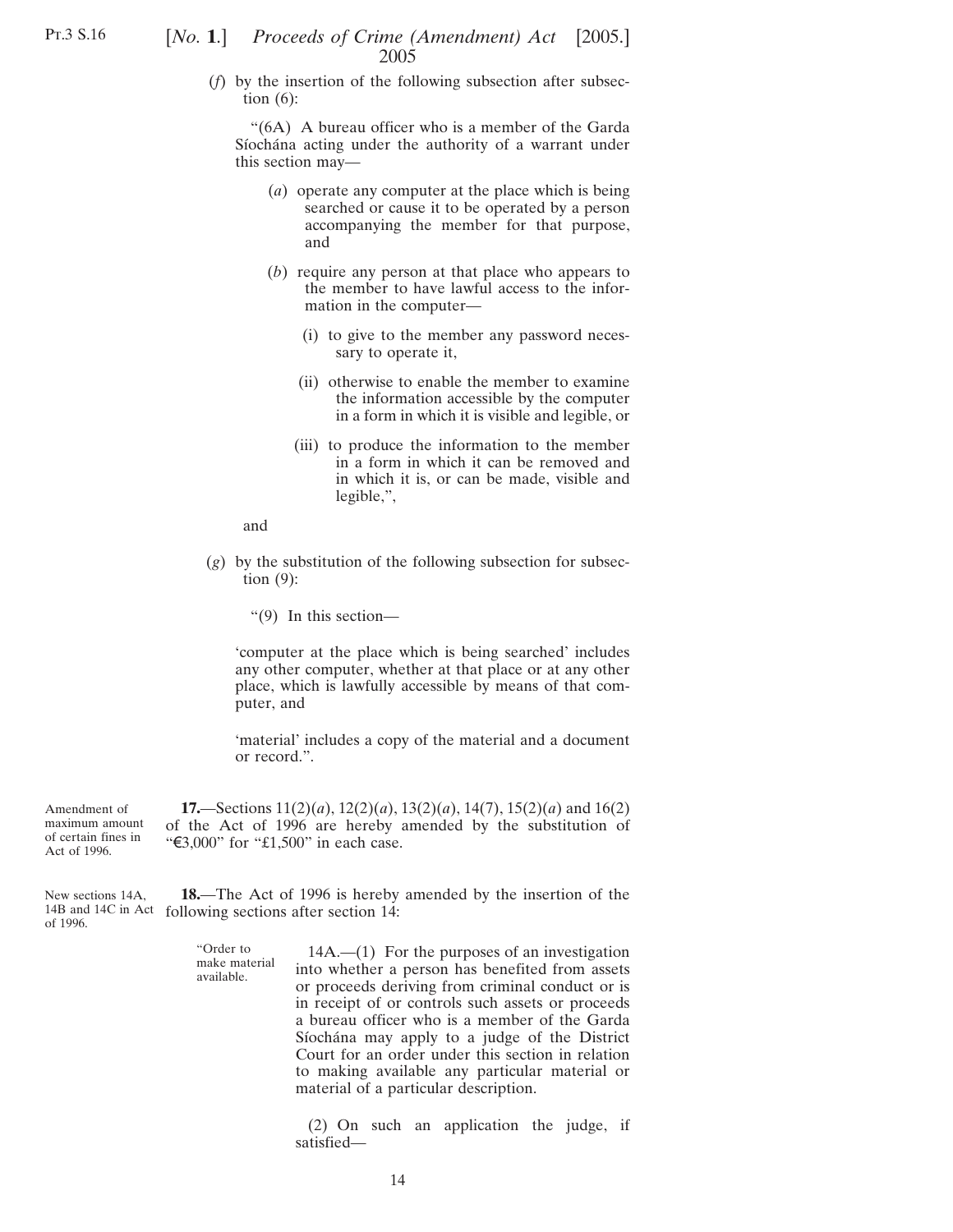- (*a*) that there are reasonable grounds for suspecting that the person has benefited from such assets or proceeds or is in receipt of or controls such assets or proceeds, and
- (*b*) that the material concerned is required for the purposes of such an investigation,

may order that any person who appears to him or her to be in possession of the material shall—

- (*i*) produce the material to the member so that he or she may take it away, or
- (*ii*) give the member access to it within a period to be specified in the order.

(3) The period to be so specified shall be one week, unless it appears to the judge that another period would be appropriate in the particular circumstances of the case.

- (4) (*a*) An order under this section in relation to material in any place may, on the application of the member concerned, require any person who appears to the judge to be entitled to grant entry to the place to allow the member to enter it to obtain access to the material.
	- (*b*) Where a person required under paragraph (*a*) to allow the member to enter a place does not allow him or her to do so, section 14 shall have effect, with any necessary modifications, as if a warrant had been issued under that section authorising him or her to search the place and any person found there.

(5) Where such material consists of information contained in a computer, the order shall have effect as an order to produce the material, or to give access to it, in a form in which it is visible and legible and in which it can be taken away.

(6) The order—

- (*a*) in so far as it may empower a member of the Garda Síochána to take away a document or to be given access to it, shall authorise him or her to make a copy of it and to take the copy away,
- (*b*) shall not confer any right to production of, or access to, any material subject to legal privilege, and
- (*c*) shall have effect notwithstanding any other obligation as to secrecy or other restriction on disclosure of information imposed by statute or otherwise.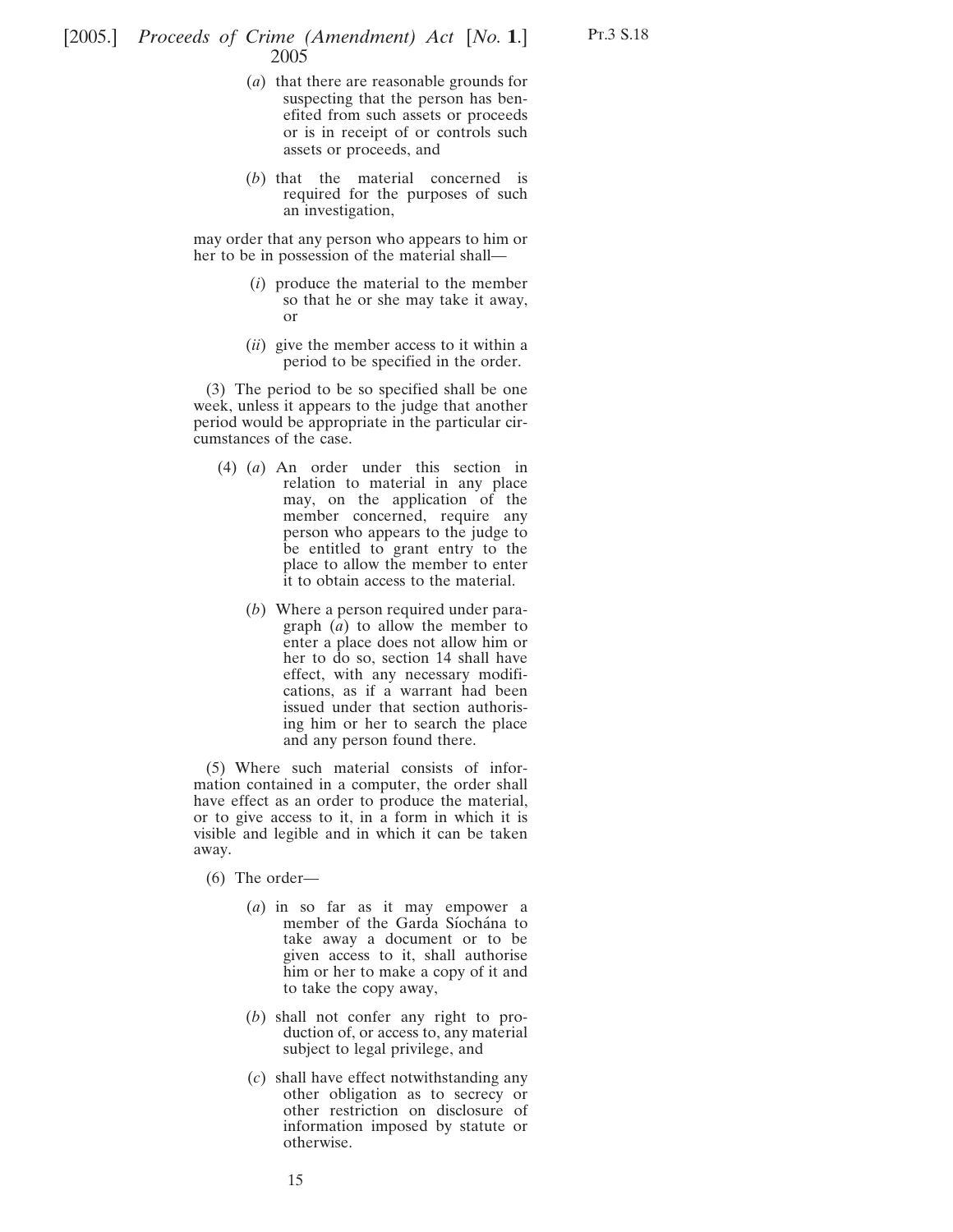### [*No.* **1**.] *Proceeds of Crime (Amendment) Act* [2005.] 2005

(7) Any material taken away by a member of the Garda Síochána under this section may be retained by him or her for use as evidence in any proceedings.

(8) A judge of the District Court may vary or discharge an order under this section on the application of any person to whom an order under this section relates or a member of the Garda Síochána.

(9) A person who without reasonable excuse fails or refuses to comply with any requirement of an order under this section is guilty of an offence and liable—

- (*a*) on summary conviction, to a fine not exceeding  $\epsilon$ 3,000 or to imprisonment for a term not exceeding 12 months or to both, or
- (*b*) on conviction on indictment, to a fine or to imprisonment for a term not exceeding 5 years or to both.

Disclosure prejudicial to making available of material under section 14A.

14B.—(1) A person who, knowing or suspecting that an application is to be made, or has been made, under section 14A for an order in relation to making available any particular material or material of a particular description, makes any disclosure which is likely to prejudice the making available of the material in accordance with the order is guilty of an offence.

(2) In proceedings against a person for an offence under this section it is a defence to prove that the person—

- (*a*) did not know or suspect that the disclosure to which the proceedings relate was likely to prejudice the making available of the material concerned, or
- (*b*) had lawful authority or reasonable excuse for making the disclosure.

(3) A person guilty of an offence under this section is liable—

- (*a*) on summary conviction, to a fine not exceeding  $\epsilon$ 3,000 or to imprisonment for a term not exceeding 12 months or to both, or
- (*b*) on conviction on indictment, to a fine or to imprisonment for a term not exceeding 5 years or to both.

Property held in trust.

14C.—(1) For the purposes of an investigation into whether a person has benefited from assets or proceeds deriving from criminal conduct or is in receipt of or controls such assets or proceeds the Chief Bureau Officer or an authorised officer may apply to a judge of the High Court for an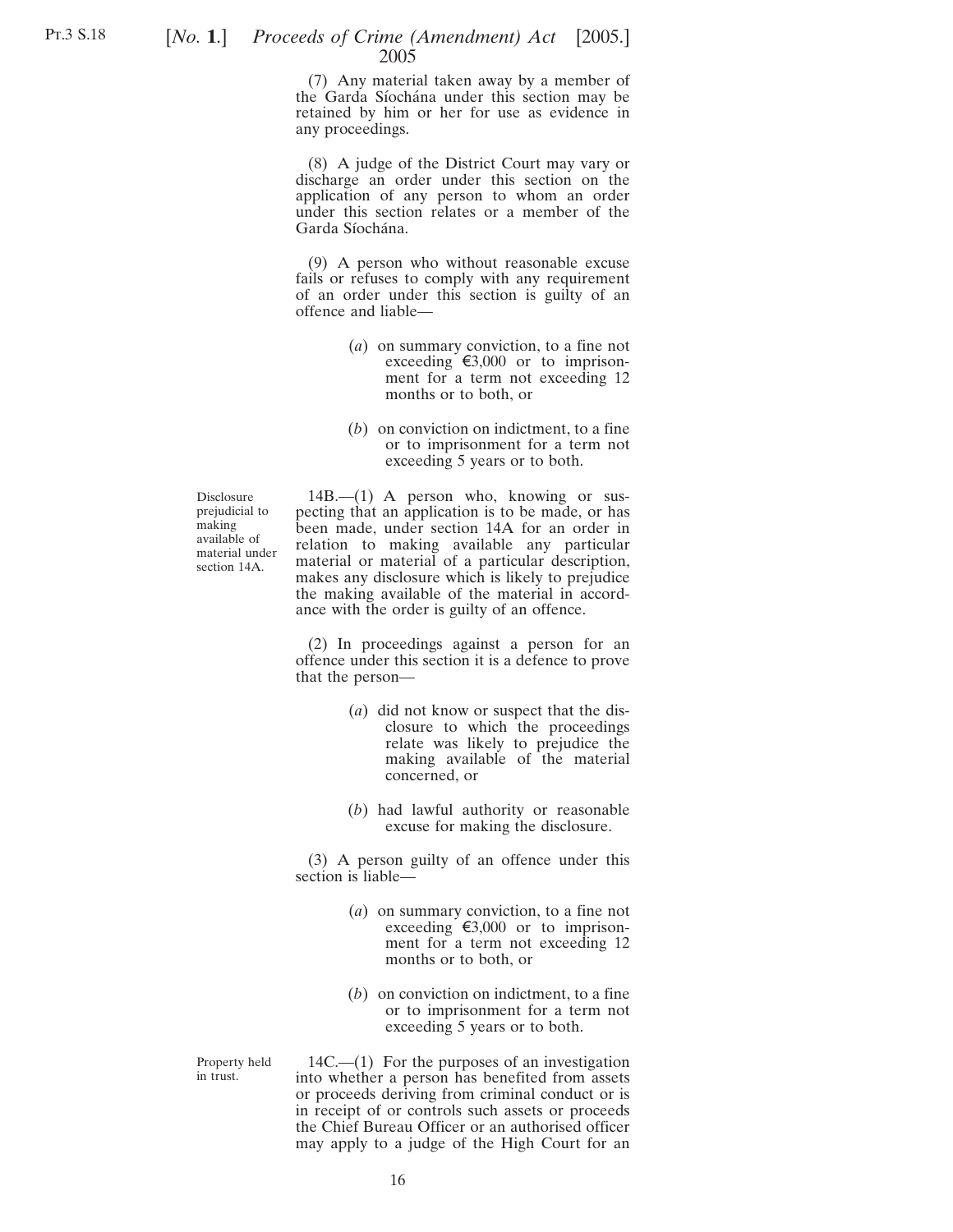order under this section in relation to obtaining information regarding any trust in which the person may have an interest or with which he or she may be otherwise connected.

(2) On such an application the judge, if satisfied—

- (*a*) that there are reasonable grounds for suspecting that a person—
	- (i) has benefited from assets or proceeds deriving from criminal conduct or is in receipt of or controls such assets or proceeds, and

Pt.3 S.18

- (ii) has some interest in or other connection with the trust,
- (*b*) that the information concerned is required for the purposes of such an investigation, and
- (*c*) that there are reasonable grounds for believing that it is in the public interest that the information should be disclosed for the purposes of the investigation, having regard to the benefit likely to accrue to the investigation and any other relevant circumstances,

may order the trustees of the trust and any other persons (including the suspected person) to disclose to the Chief Bureau Officer or an authorised officer such information as he or she may require in relation to the trust, including the identity of the settlor and any or all of the trustees and beneficiaries.

(3) An order under this section—

- (*a*) shall not confer any right to production of, or access to, any information subject to legal privilege, and
- (*b*) shall have effect notwithstanding any other obligation as to secrecy or other restriction on disclosure of information imposed by statute or otherwise.

(4) A judge of the High Court may vary or discharge an order under this section on the application of any person to whom it relates or a member of the Garda Síochána.

(5) A trustee or other person who without reasonable excuse fails or refuses to comply with an order under this section or gives information which is false or misleading is guilty of an offence and liable—

> (*a*) on summary conviction, to a fine not exceeding  $\epsilon$ 3,000 or to imprisonment for a term not exceeding 12 months or to both, or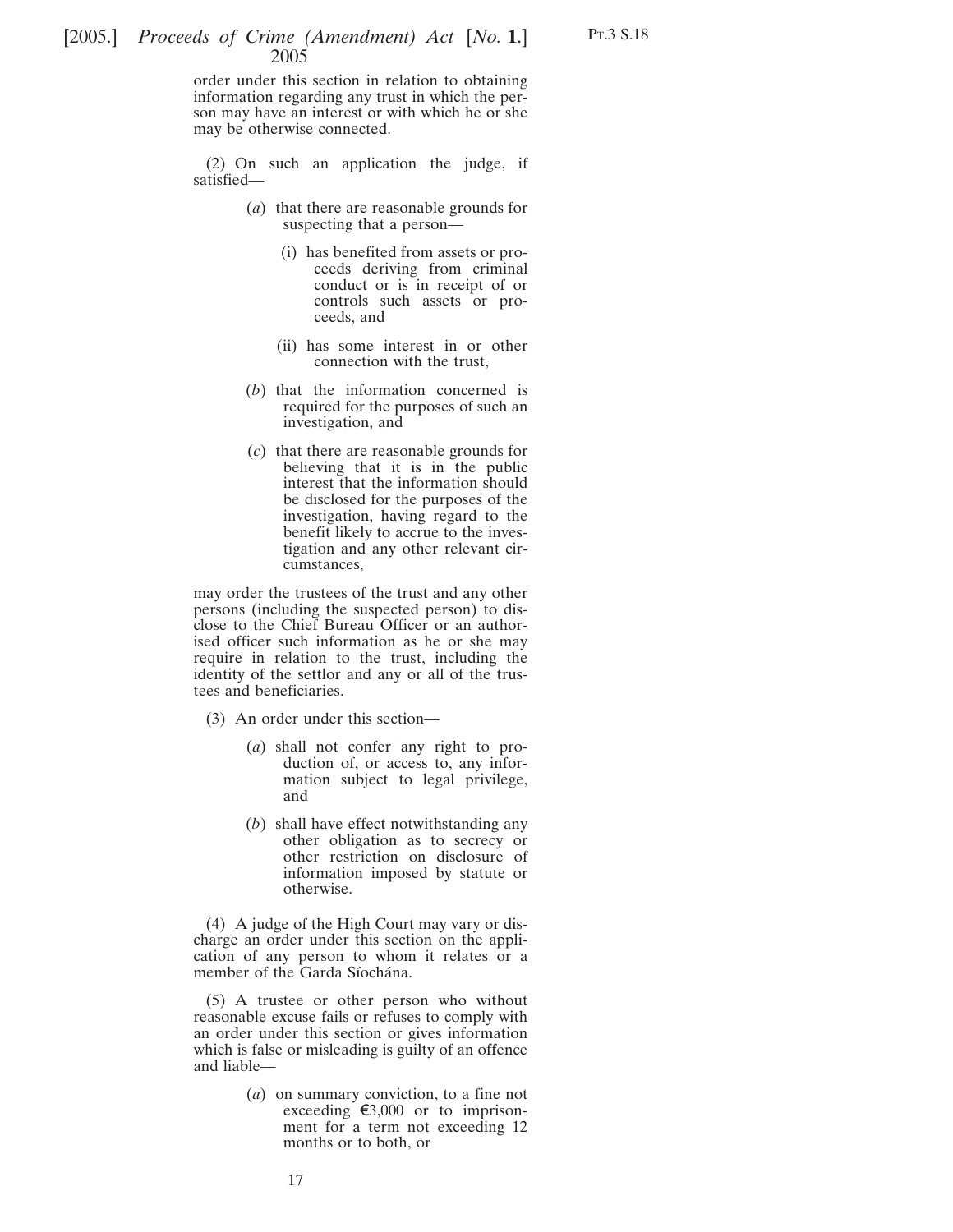## [*No.* **1**.] *Proceeds of Crime (Amendment) Act* [2005.] 2005

(*b*) on conviction on indictment, to a fine or to imprisonment for a term not exceeding 5 years or to both.

(6) Any information given by a person in compliance with an order under this section is not admissible in evidence in any criminal proceedings against the person or his or her spouse, except in any proceedings for an offence under subsection  $(5)$ .

- (7) In this section 'information' includes—
	- (*a*) a document or record, and
	- (*b*) information in non-legible form.".

#### PART 4

#### AMENDMENTS TO ACT OF 1994

Amendment of Title to Part VI of Act of 1994.

**19.**—The Title to Part VI of the Act of 1994 is hereby amended by the substitution of "SEARCH FOR, SEIZURE AND DIS-POSAL OF MONEY GAINED FROM, OR FOR USE IN, CRIMI-NAL CONDUCT" for "DRUG TRAFFICKING MONEY IMPORTED OR EXPORTED IN CASH".

Amendment of section 38 (seizure and detention) of Act of 1994.

**20.**—Section 38 of the Act of 1994 is hereby amended—

(*a*) by the substitution of the following subsections for subsection (1):

"(1) A member of the Garda Síochána or an officer of customs and excise may search a person if the member or officer has reasonable grounds for suspecting that—

- (*a*) the person is importing or exporting, or intends or is about to import or export, an amount of cash which is not less than the prescribed sum, and
- (*b*) the cash directly or indirectly represents the proceeds of crime or is intended by any person for use in connection with any criminal conduct.

(1A) A member of the Garda Síochána or an officer of the Revenue Commissioners may seize and in accordance with this section detain any cash (including cash found during a search under subsection (1)) if—

- (*a*) its amount is not less than the prescribed sum, and
- (*b*) he or she has reasonable grounds for suspecting that it directly or indirectly represents the proceeds of crime or is intended by any person for use in any criminal conduct.",

and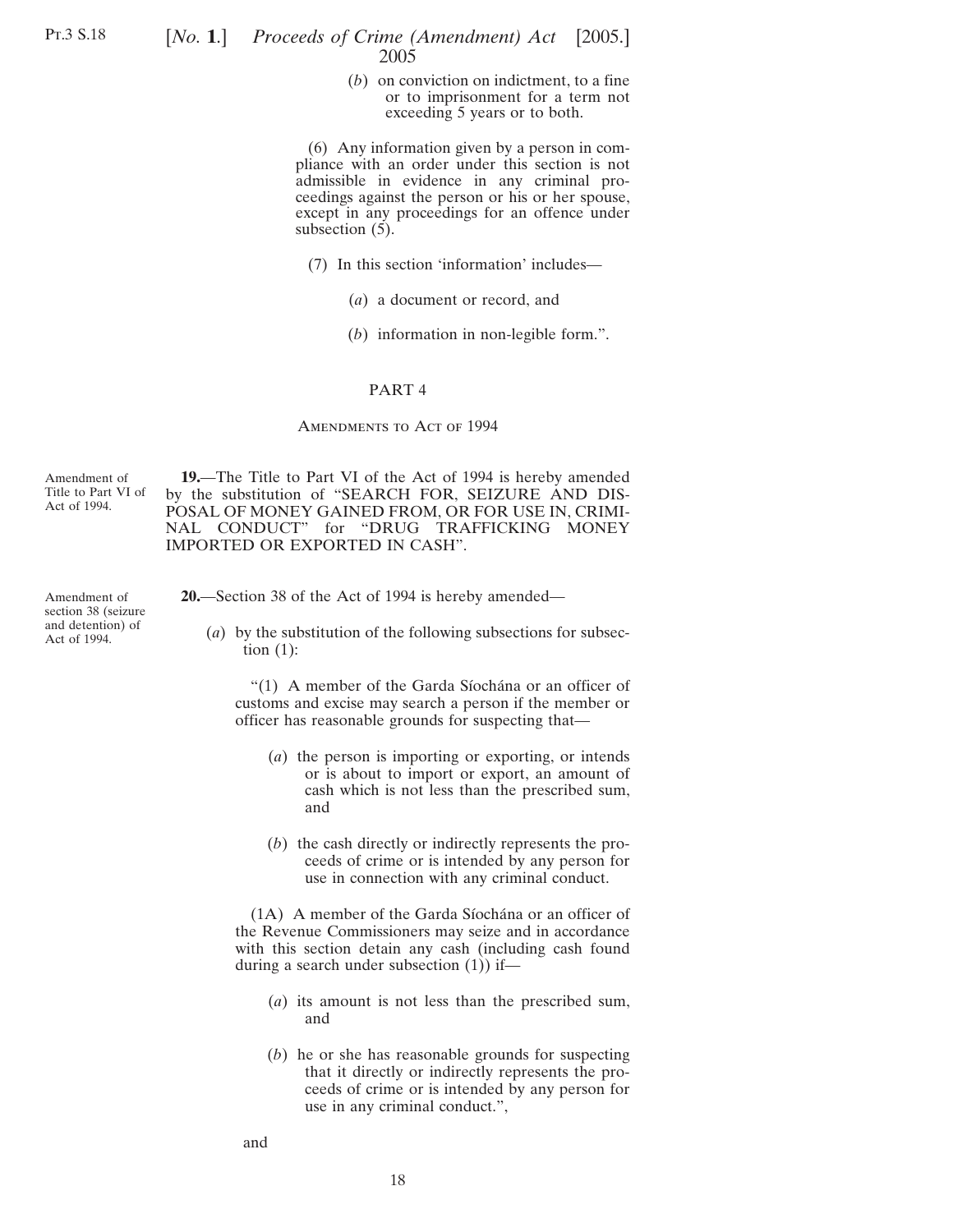## [2005.] [ *Proceeds of Crime (Amendment) Act No.* **1**.] 2005

(*b*) by the insertion of the following subsection after subsection  $(3)$ :

"(3A) Where an application is made under section 39(1) for an order for the forfeiture of cash detained under this section, the cash shall, notwithstanding subsection (3), continue to be so detained until the application is finally determined.".

**21.**—Section 39(1) of Act 1994 is hereby amended by the substi-Amendment of tution of "the proceeds of crime or is intended by any person for use section 39 in connection with any criminal conduct" for "any person's proceeds (forfeiture of seized of, or is intended by any person for use in, drug trafficking".

cash) of Act of 1994.

**22.**—Section 43 of the Act of 1994 is hereby amended by the sub-Amendment of stitution of the following subsection for subsection (1):

"(1) In this Part of the Act—

"Seizure of suspected bribe.

'cash' includes notes and coins in any currency, postal orders, cheques of any kind (including travellers' cheques), bank drafts, bearer bonds and bearer shares;

'criminal conduct' means any conduct which—

- (*a*) constitutes an offence or more than one offence, or
- (*b*) where the conduct occurs outside the State, constitutes an offence under the law of the state or territory concerned and would constitute an offence or more than one offence if it occurred within the State;

'exported', in relation to any cash, includes its being brought to any place in the State for the purpose of being exported;

'proceeds of crime' has the meaning given to that expression by section 1(1) (as amended by *section 3* of the *Proceeds of Crime (Amendment) Act 2005*) of the Proceeds of Crime Act 1996.".

### PART 5

#### AMENDMENTS TO ACT OF 2001

**23.**—The Act of 2001 is hereby amended by the insertion of the New sections 2A, following sections after section 2:

2B and 2C in Act of 2001.

 $2A$ .— $(1)$  A member of the Garda Síochána may seize any gift or consideration which the member suspects to be a gift or consideration within the meaning of section 1 of the Prevention of Corruption Act 1906, as amended by section 2 of this Act.

(2) The seized property may not be detained for more than 48 hours unless its detention for a further period is authorised by order of a judge of the Circuit Court.

(3) Such an order—

19

section 43 (interpretation of Part VI) of Act of 1994.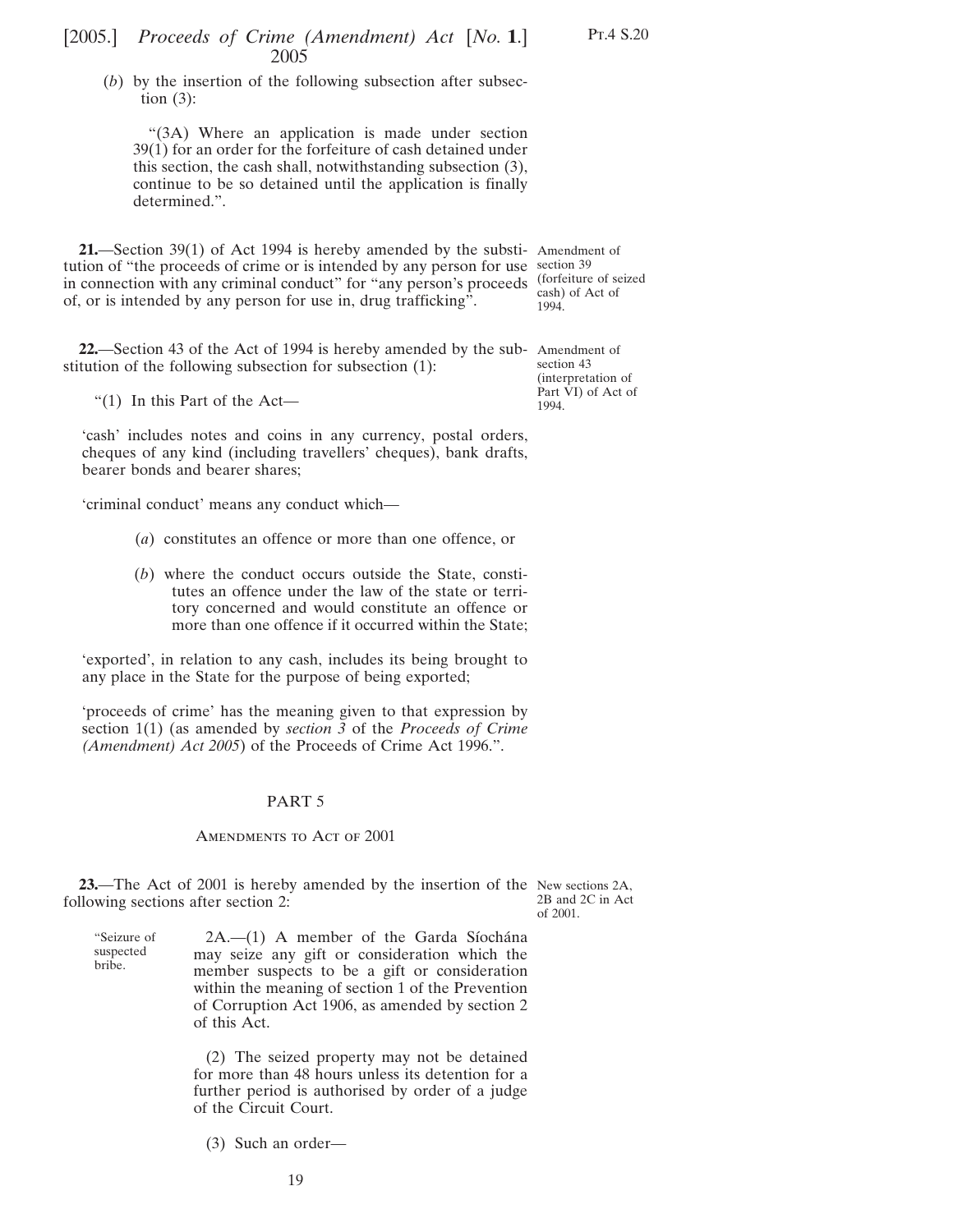- (*a*) shall not be made unless the judge is satisfied—
	- (i) that there are reasonable grounds for suspecting that the seized property is a gift or consideration within the meaning of the said section 1,
	- (ii) that either its origin or derivation is being further investigated or consideration is being given to instituting proceedings, whether in the State or elsewhere, against a person for an offence with which the gift or consideration is connected, and
	- (iii) that it is accordingly necessary that the property be detained for a further period,

and

(*b*) shall authorise the detention of the seized property for a further specified period or periods, not exceeding 3 months in any case or 2 years in aggregate.

(4) An application for an order under subsection (3) of this section may be made by a member of the Garda Síochána.

(5) Property detained under this section shall continue to be so detained until the final determination of—

- (*a*) any proceedings, whether in the State or elsewhere, against any person for an offence with which the property is connected, or
- (*b*) any application under section 2B for its forfeiture,

whichever later occurs.

(6) Subject to subsection (5), a judge of the Circuit Court may cancel an order under subsection (3) of this section if satisfied, on application by the person from whom the property was seized or any other person, that its further detention is no longer justified.

Forfeiture of bribe.

2B.—(1) A judge of the Circuit Court may order any gift or consideration which is detained under section 2A of this Act to be forfeited if satisfied, on application made by or on behalf of the Director of Public Prosecutions, that it is a gift or consideration referred to in section 1 of the Prevention of Corruption Act 1906, as amended by section 2 of this Act.